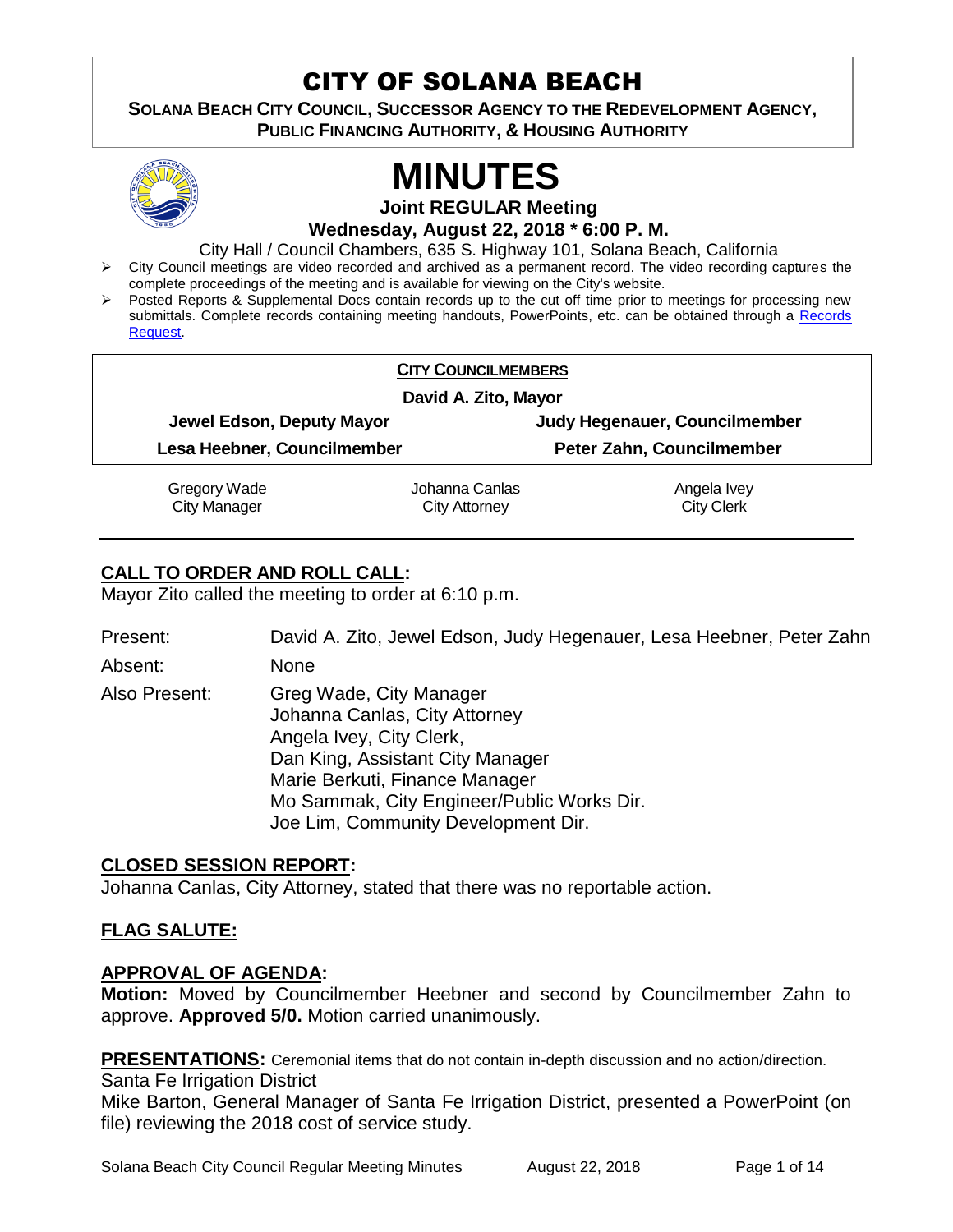# **ORAL COMMUNICATIONS:**

This portion of the agenda provides an opportunity for members of the public to address the City Council on items relating to City business and not appearing on today's agenda by submitting a speaker slip (located on the back table) to the City Clerk. Comments relating to items on this evening's agenda are taken at the time the items are heard. Pursuant to the Brown Act, no action shall be taken by the City Council on public comment items. Council may refer items to the City Manager for placement on a future agenda. The maximum time allotted for each presentation is THREE MINUTES (SBMC 2.04.190). Please be aware of the timer light on the Council Dais.

Nicole Mione-Green said that Casa de Amistad thanked Council for their support, that they were a mentoring program for low-income children and teens in the local community, that their summer enrichment program was focused on social and emotional wellness, and that participants wrote Council thanking them for their support.

Jessica Krems stated that she lived on the Santa streets and walked her children to school, asked that a 4-way stop sign at Santa Helena and Santa Victoria be placed at the intersection. She said that it was heavily trafficked by drivers, dog walkers, children going to school, and children going to play at the school during off hours, that it took 13 seconds for a vehicle to stop from the initial site of the intersection from up the hill and it took children 22 seconds to cross, that there were no medians or islands for refuge, that the sun was in the drivers' eyes as they approached this intersection from the north at least during ½ of the year, and that encouraging walking and cycling would cut down the pollution of driving and increase exercise in children.

Ben Krems said that he was walking across the street and that a car came within 10 ft. of him, that he felt unsafe when crossing the street, and that a stop sign was needed.

Isiah Titus said that he recently married and traveled around the world and had just visited the EDCO facility and was impressed with their work and that it did not compare to other places he had seen, that he was glad that the City was using them, that Waste Management was still charging past customers even though EDCO took over their work so that many people have had to get it reconciled so that Waste Management would pay EDCO, that the City should look into it to help any other residences, and that City should focus on housing for veterans due to the state's housing mandates and that some state grants were available.

# **COUNCIL COMMUNITY ANNOUNCEMENTS / COMMENTARY:**

*An opportunity for City Council to make brief announcements or report on their activities. These items are not agendized for official City business with no action or substantive discussion.* 

Council reported community announcements and events.

# **A. CONSENT CALENDAR:** (Action Items) (A.1.– A.10.)

Items listed on the Consent Calendar are to be acted in a single action of the City Council unless pulled for discussion. Any member of the public may address the City Council on an item of concern by submitting to the City Clerk a speaker slip (located on the back table) before the Consent Calendar is addressed. Those items removed from the Consent Calendar by a member of the Council will be trailed to the end of the agenda, while Consent Calendar items removed by the public will be discussed immediately after approval of the Consent Calendar.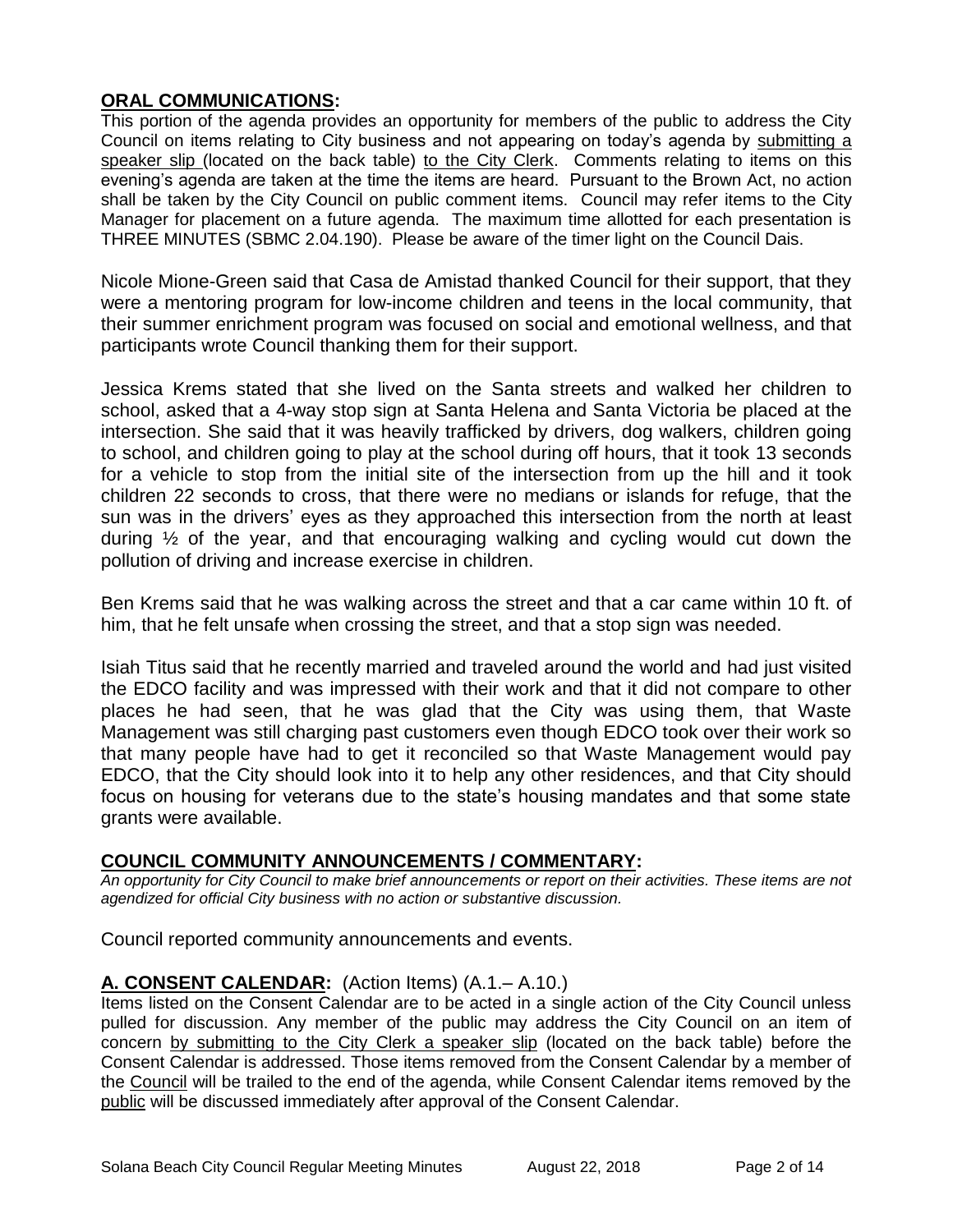#### **A.1. Register Of Demands.** (File 0300-30)

Recommendation: That the City Council

1. Ratify the list of demands for June 23 – August 3, 2018.

#### [Item A.1. Report \(click here\)](https://solanabeach.govoffice3.com/vertical/Sites/%7B840804C2-F869-4904-9AE3-720581350CE7%7D/uploads/Item_A.1._Report_(click_here)_-_08-22-18.PDF)

*Posted Reports & Supplemental Docs contain records up to the cut off time, prior to the start of the meeting, for processing new submittals. The final official record containing handouts, PowerPoints, etc. can be obtained through a Records Request to the City Clerk's Office.* **Motion:** Moved by Councilmember Edson and second by Councilmember Heebner to approve. **Approved 5/0.** Motion carried unanimously.

#### **A.2. General Fund Adopted Budget for Fiscal Year 2018-2019 Changes.** (File 0330-30)

Recommendation: That the City Council

1. Receive the report listing changes made to the Fiscal Year 2017-2018 General Fund Adopted Budget.

#### [Item A.2. Report \(click here\)](https://solanabeach.govoffice3.com/vertical/Sites/%7B840804C2-F869-4904-9AE3-720581350CE7%7D/uploads/Item_A.2._Report_(click_here)_-_08-22-18.PDF)

*Posted Reports & Supplemental Docs contain records up to the cut off time, prior to the start of the meeting, for processing new submittals. The final official record containing handouts, PowerPoints, etc. can be obtained through a Records Request to the City Clerk's Office.* **Motion:** Moved by Councilmember Edson and second by Councilmember Heebner to approve. **Approved 5/0.** Motion carried unanimously.

#### **A.4. City-Wide Janitorial Services.** (File 0700-20)

Recommendation: That the City Council

#### 1. Adopt **Resolution 2018-093:**

- a. Authorizing the City Manager to execute a one year professional services agreement with Merchant Building Maintenance, in an amount not to exceed \$60,820, for Citywide Janitorial Services effective October 1, 2018.
- b. Authorizing the City Manager to extend the agreement for up to four additional years at the City's option in an amount not to exceed the amount budgeted each year.
- c. Authorizing an appropriation of \$8,620 from the General Fund/Undesignated Reserves to the Maintenance of Buildings and Grounds account in the Public Facilities Maintenance budget unit.
- d. Authorizing the City Treasurer to amend the FY 2018/19 Adopted Budget accordingly.

#### [Item A.4. Report \(click here\)](https://solanabeach.govoffice3.com/vertical/Sites/%7B840804C2-F869-4904-9AE3-720581350CE7%7D/uploads/Item_A.4._Report_(click_here)_-_08-22-18.PDF)

*Posted Reports & Supplemental Docs contain records up to the cut off time, prior to the start of the meeting, for processing new submittals. The final official record containing handouts, PowerPoints, etc. can be obtained through a Records Request to the City Clerk's Office.*

**Motion:** Moved by Councilmember Edson and second by Councilmember Heebner to approve. **Approved 5/0.** Motion carried unanimously.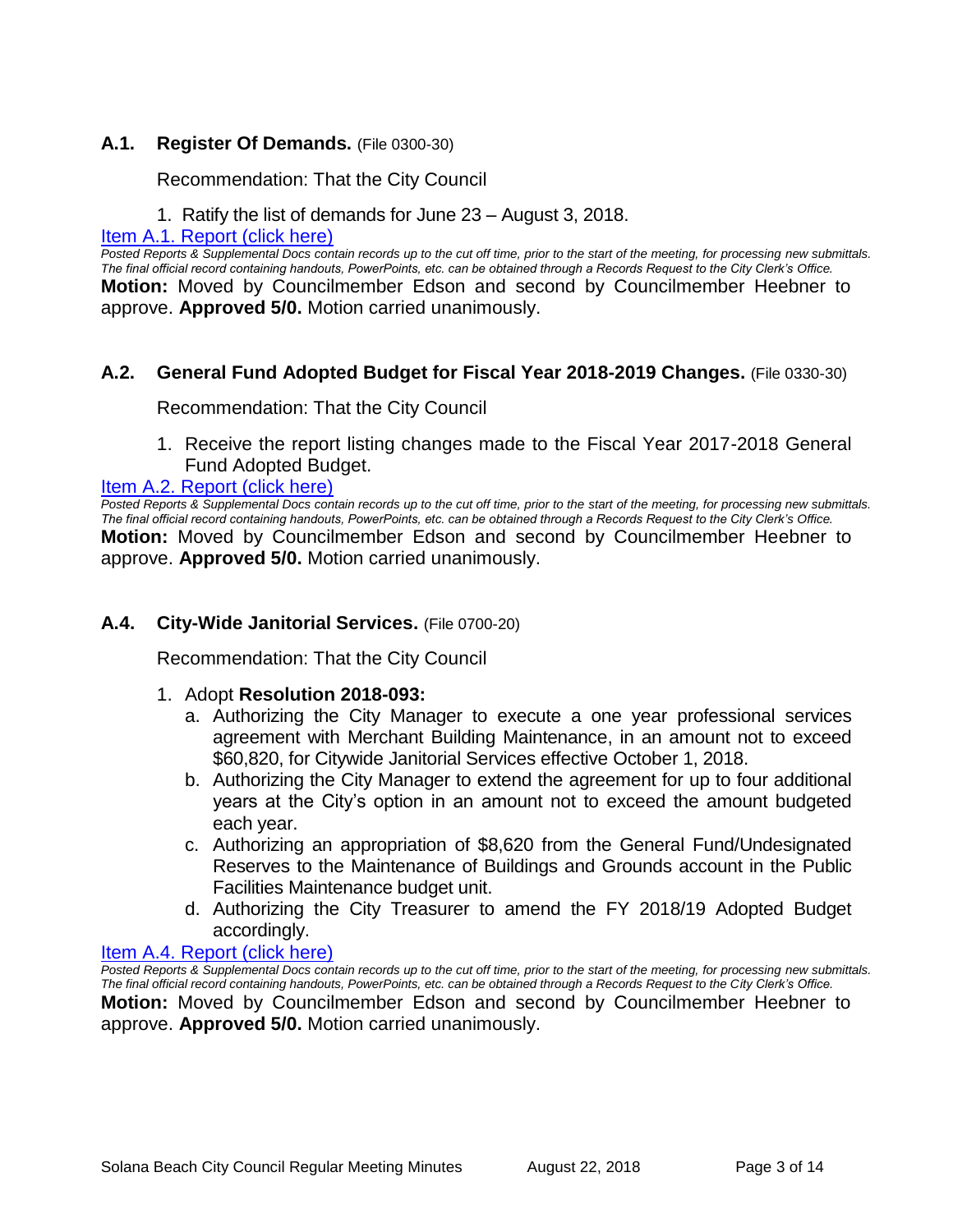#### **A.5. Risk Management Contract for Worker Compensation Claims Administration.** (File 0180-70)

Recommendation: That the City Council

- 1. Adopt **Resolution 2018-116**:
	- a. Authorizing the City Manager to execute a one year agreement with Tri-Star for the period July 1, 2018 to June 30, 2019.
	- b. Authorizing the City Manager to extend the agreement for up to four additional years at the City's option.

#### [Item A.5. Report \(click here\)](https://solanabeach.govoffice3.com/vertical/Sites/%7B840804C2-F869-4904-9AE3-720581350CE7%7D/uploads/Item_A.5._Report_(click_here)_-_08-22-18.PDF)

*Posted Reports & Supplemental Docs contain records up to the cut off time, prior to the start of the meeting, for processing new submittals. The final official record containing handouts, PowerPoints, etc. can be obtained through a Records Request to the City Clerk's Office.* **Motion:** Moved by Councilmember Edson and second by Councilmember Heebner to approve. **Approved 5/0.** Motion carried unanimously.

#### **A.6. Crossing Guard Services.** (File 0860-35)

Recommendation: That the City Council

- 1. Adopt **Resolution 2018-117**:
	- a. Approving and ratifying the Amended Memorandum of Understanding with the Solana Beach School District for crossing guard services.
	- b. Approving and ratifying the Amended Professional Services Agreement with ACMS to provide crossing guard services for one year with the option to extend the agreement for up to four additional one year terms.
	- c. Appropriating \$29,620 to the Professional Services expenditure account in the Traffic Safety budget unit and \$19,253 to the Reimbursed Cost revenue account, both in the General Fund.
	- d. Authorizing the City Treasurer to amend the FY 2018/19 Adopted Budget accordingly.

#### [Item A.6. Report \(click](https://solanabeach.govoffice3.com/vertical/Sites/%7B840804C2-F869-4904-9AE3-720581350CE7%7D/uploads/Item_A.6._Report_(click_here)_-_08-22-18.PDF) here)

*Posted Reports & Supplemental Docs contain records up to the cut off time, prior to the start of the meeting, for processing new submittals. The final official record containing handouts, PowerPoints, etc. can be obtained through a Records Request to the City Clerk's Office.* **Motion:** Moved by Councilmember Edson and second by Councilmember Heebner to approve. **Approved 5/0.** Motion carried unanimously.

#### **A.7. Fire Department 800 MHz Replacement Radios.** (File 0260-40)

Recommendation: That the City Council

- 1. Adopt **Resolution 2018-114**:
	- a. Accepting \$12,243 in federal funds from a 2017 State Homeland Security Program (SHSP) grant awarded to the City of Solana Beach for the purchase of 800 MHz radios.
	- b. Authorizing the Fire Chief, or his designee, to sign and submit the required California Governor's Office of Emergency Services Fiscal Year (FY) 2017 Grant Assurances (Attachment 2).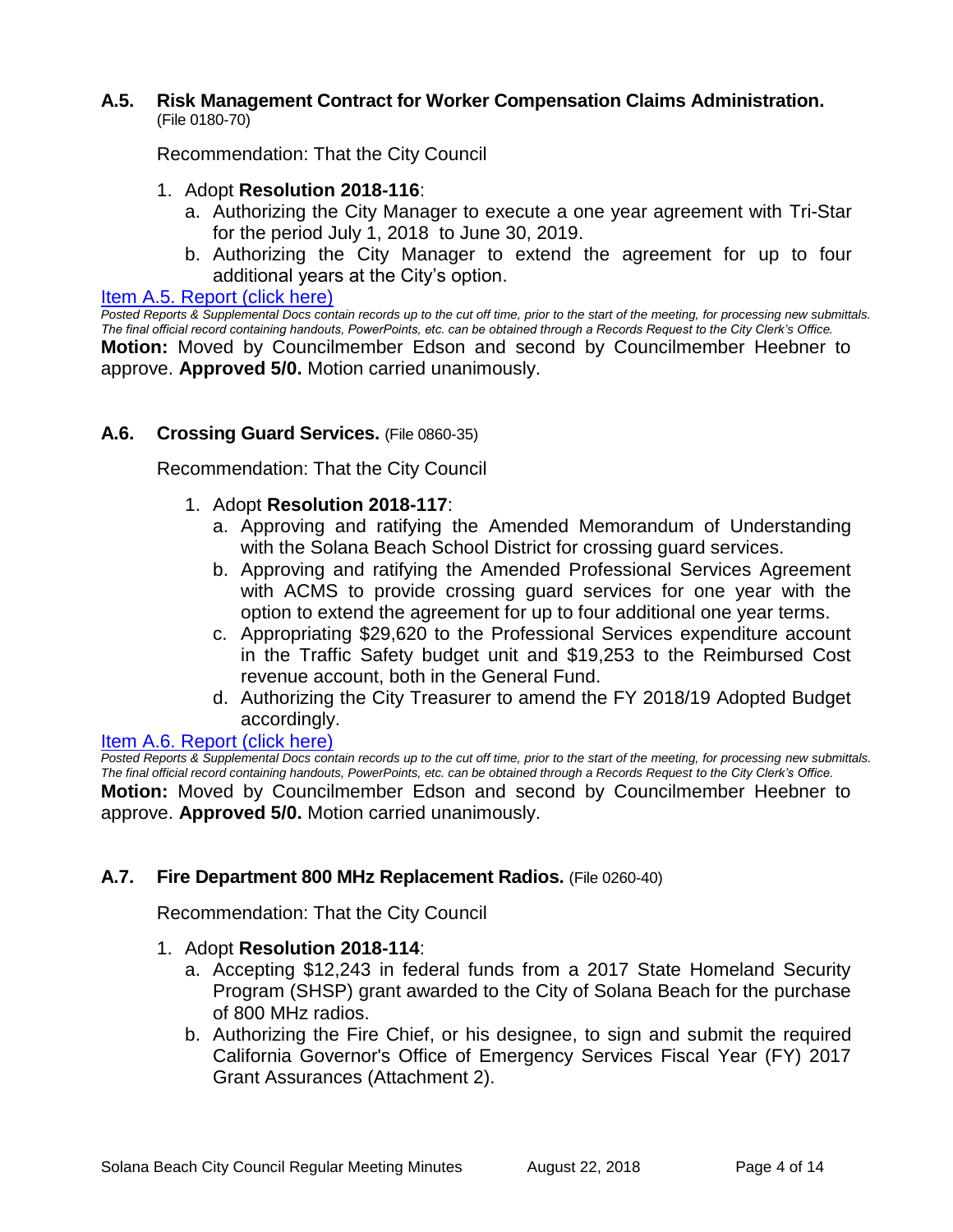- c. Approving an appropriation of \$12,243 to the Federal Grant revenue account and the Minor Equipment expenditure account for the Fire Department both in the Public Safety Special Revenue fund.
- d. Authorizing the City Treasurer to amend the FY 2018/19 Adopted Budget accordingly.

#### [Item A.7. Report \(click here\)](https://solanabeach.govoffice3.com/vertical/Sites/%7B840804C2-F869-4904-9AE3-720581350CE7%7D/uploads/Item_A.7._Report_(click_here)_-_08-22-18.PDF)

*Posted Reports & Supplemental Docs contain records up to the cut off time, prior to the start of the meeting, for processing new submittals. The final official record containing handouts, PowerPoints, etc. can be obtained through a Records Request to the City Clerk's Office.*

**Motion:** Moved by Councilmember Edson and second by Councilmember Heebner to approve. **Approved 5/0.** Motion carried unanimously.

#### **A.8. Solana Beach Firefighters Association Memorandum of Understanding.** (File 0530-30)

Recommendation: That the City Council

1. Adopt **Resolution 2018-111** approving the Fiscal Year (FY) 2018/19, FY 2019/20, FY 2020/21 and FY 2021/22 Memorandum of Understanding between the City of Solana Beach and the Solana Beach Firefighters' Association.

#### [Item A.8. Report \(click here\)](https://solanabeach.govoffice3.com/vertical/Sites/%7B840804C2-F869-4904-9AE3-720581350CE7%7D/uploads/Item_A.8._Report_(click_here)_-_08-22-18.PDF)

*Posted Reports & Supplemental Docs contain records up to the cut off time, prior to the start of the meeting, for processing new submittals. The final official record containing handouts, PowerPoints, etc. can be obtained through a Records Request to the City Clerk's Office.* **Motion:** Moved by Councilmember Edson and second by Councilmember Heebner to approve. **Approved 5/0.** Motion carried unanimously.

#### **A.9. Establishment of a Health Reimbursement Arrangement (HRA) for Retirees.** (File 0520-50)

Recommendation: That the City Council

#### 1. Adopt **Resolution 2018-115:**

- a. Authorizing the establishment of a Health Reimbursement Arrangement for Retirees (HRA) with Keenan and Associates for retirees from the City of Solana Beach and authorizing the City Manager to take any and all actions necessary to establish the HRA.
- b. Reaffirming that former employees who retired from the City of Solana Beach (City) and have a retirement date prior to December 31, 2006 shall receive a maximum of \$325 per month as a Retiree Health Benefit (RHB) for medical insurance premiums and other eligible health care expenses and authorizing this payment to the HRA account established for the retired employee. The HRA will be administered by a third party administrator (TPA) and the retired employee will be responsible for any monthly account maintenance fee(s).
- c. Reaffirming that City employees hired prior to January 1, 2007 and who retire from the City at a future date shall receive a maximum of \$290.00 per month as a RHB for medical insurance premiums and other eligible health care expenses and authorizing this payment to the HRA account established for the retired employee. The HRA will be administered by a TPA and the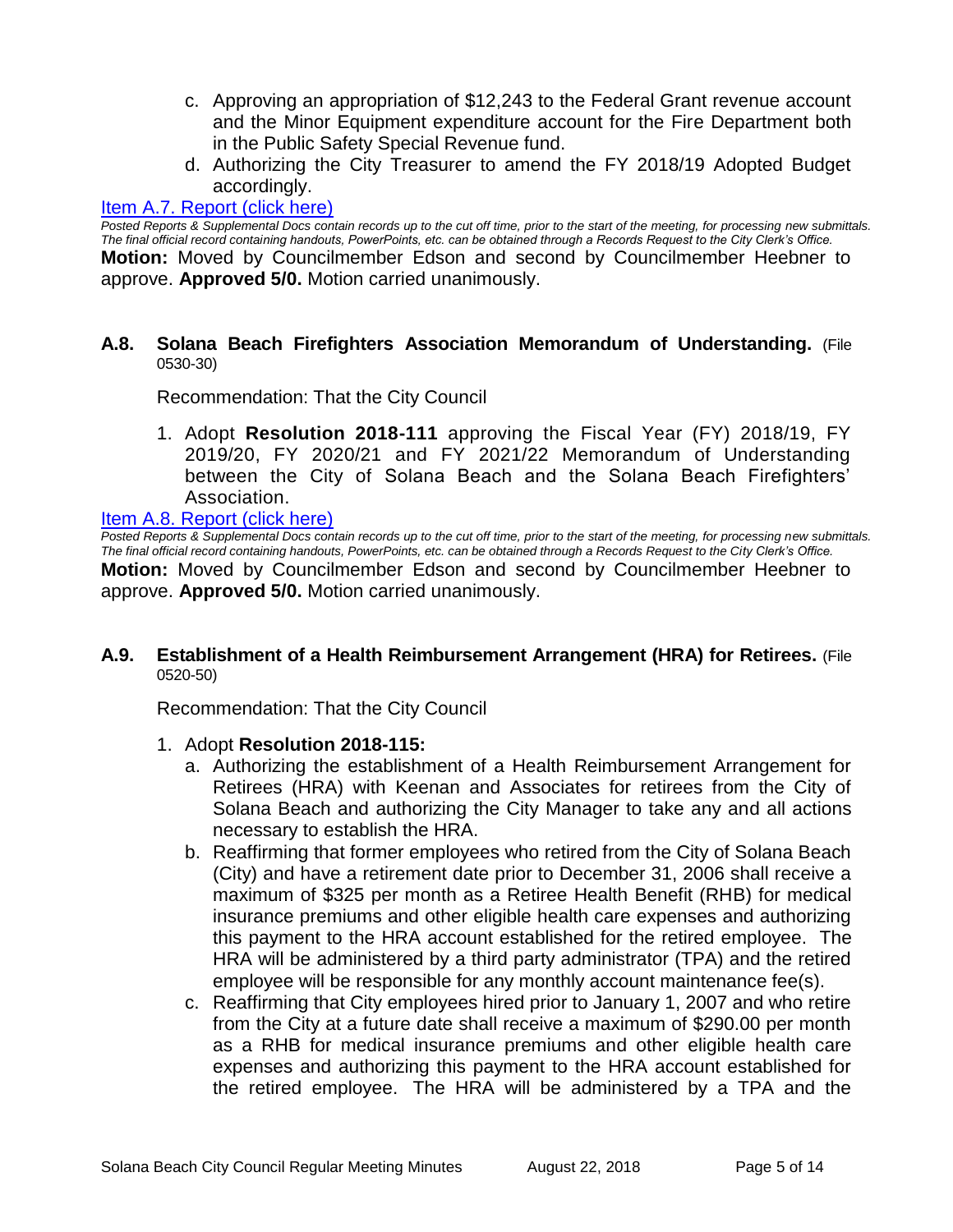retired employee will be responsible for any monthly account maintenance fee(s).

- d. Reaffirming that if a City retiree elects to enroll in the CalPERS Retiree Health Plan, the City will subtract the required minimum PEMCHA contribution amount from the retiree's RHB and pay that amount to CalPERS directly. Any remaining RHB balance will be paid to the retiree as a reimbursement of the required premium for coverage under the CalPERS Retiree Health Plan. The reimbursement will be processed through the HRA.
- e. Authorizing for those retirees that do not elect to enroll in the CalPERS Retiree Health Plan, the contribution of the retiree's RHB amount to the retiree's HRA account.

#### [Item A.9. Report \(click here\)](https://solanabeach.govoffice3.com/vertical/Sites/%7B840804C2-F869-4904-9AE3-720581350CE7%7D/uploads/Item_A.9._Report_(click_here)_-_08-22-18.PDF)

*Posted Reports & Supplemental Docs contain records up to the cut off time, prior to the start of the meeting, for processing new submittals. The final official record containing handouts, PowerPoints, etc. can be obtained through a Records Request to the City Clerk's Office.* **Motion:** Moved by Councilmember Edson and second by Councilmember Heebner to approve. **Approved 5/0.** Motion carried unanimously.

#### **A.10. Emergency Storm Drain Repair in Plaza Street at Acacia Avenue.** (File 0850-40)

Recommendation: That the City Council

1. Receive the report regarding the emergency storm drain repairs.

#### [Item A.10. Report \(click here\)](https://solanabeach.govoffice3.com/vertical/Sites/%7B840804C2-F869-4904-9AE3-720581350CE7%7D/uploads/Item_A.10._Report_(click_here)_-_08-22-18.PDF)

**Posted Reports & Supplemental Docs contain records up to the cut off time, prior to the start of the meeting, for processing new submittals.** *The final official record containing handouts, PowerPoints, etc. can be obtained through a Records Request to the City Clerk's Office.* **Motion:** Moved by Councilmember Edson and second by Councilmember Heebner to approve. **Approved 5/0.** Motion carried unanimously.

#### **A.3. Solana Beach Pump Station Construction Contract, Construction Management Services and Design Support Services.** (File 1040-30)

Recommendation: That the City Council

- 1. Adopt **Resolution 2018-110**:
	- a. Awarding the construction contract to PCL Construction, in the amount of \$4,297,603, for the Solana Beach Sewer Pump Station Upgrades, Bid 2018- 02.
	- b. Approving an amount of \$600,000 for construction contingency.
	- c. Approving an amount of \$100,000 for groundwater dewatering contingency.
	- d. Authorizing the City Manager to execute the construction contract on behalf of the City.
	- e. Authorizing the City Manager to approve cumulative change orders up to the construction contingency and the groundwater dewatering contingency amounts.
	- f. Authorizing the City Manager to execute a Professional Services Agreement with Valley Construction Management, in the amount of \$250,000, for construction management, inspection, and material and soil testing.
	- g. Authorizing the City Manager to execute a Professional Services Agreement with Dudek, in the amount of \$145,306, for construction design support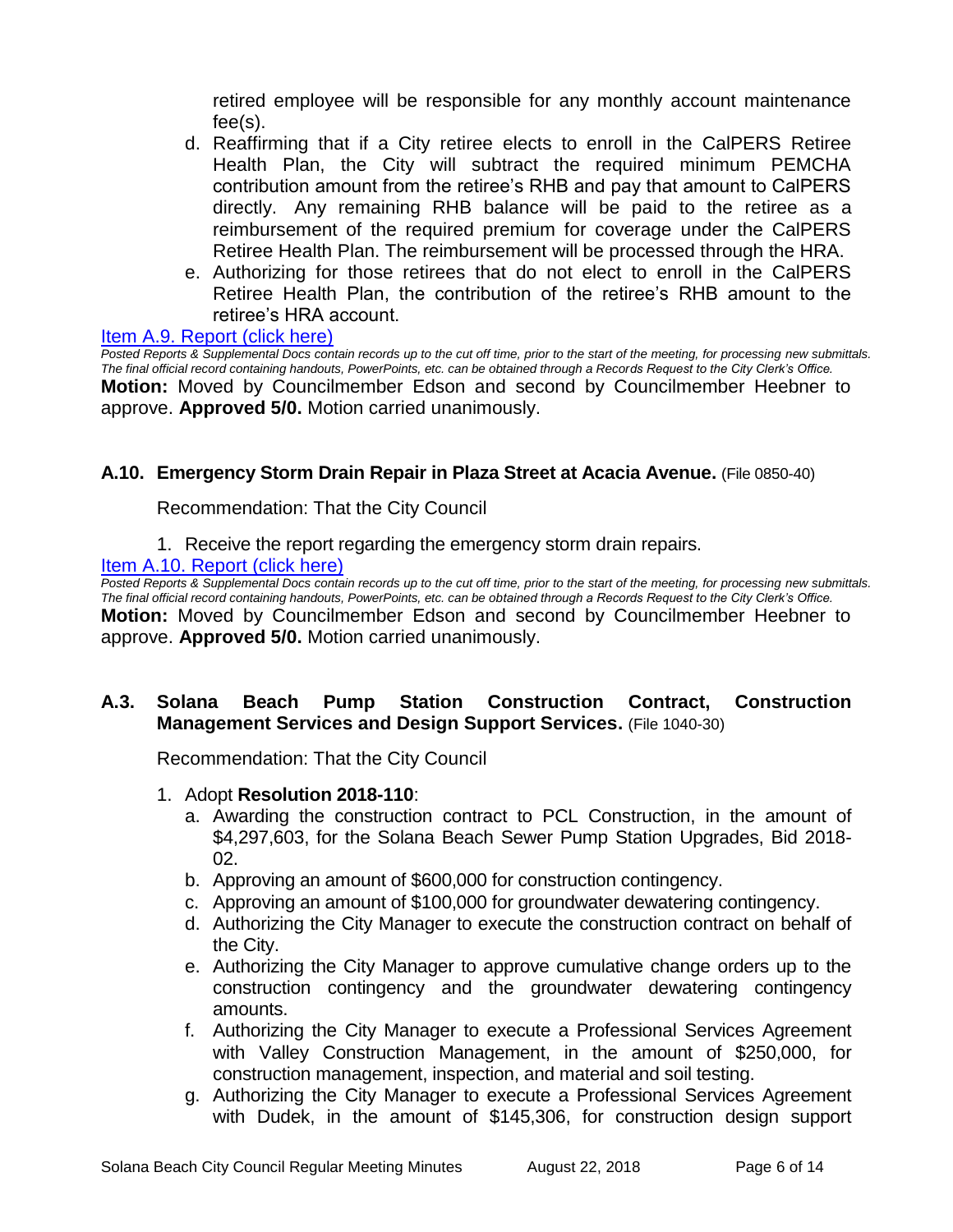#### services.

#### [Item A.3. Report \(click here\)](https://solanabeach.govoffice3.com/vertical/Sites/%7B840804C2-F869-4904-9AE3-720581350CE7%7D/uploads/Item_A.3._Report_(click_here)_-_08-22-18.PDF)

*Posted Reports & Supplemental Docs contain records up to the cut off time, prior to the start of the meeting, for processing new submittals. The final official record containing handouts, PowerPoints, etc. can be obtained through a Records Request to the City Clerk's Office.*

Greg Wade, City Manager, introduced the item.

Mo Sammak, Public Works/Engineering Dir., presented a PowerPoint (on file).

Council and Staff discussed the adjusted cost, the source of funding from the sanitation fund, the plan was created with a 500-year flood plan in mind, that eliminating the contingency for the ground water reducing the overall contingency could be done and would return to Council if there was more need for unanticipated costs of underground piping, potential sensitive habitat, and project complexity.

**Motion:** Moved by Mayor Zito and second by Councilmember Heebner to approve with the contingency changing from 15% to 13%. **Approved 5/0.** Motion carried unanimously.

# **C. STAFF REPORTS**: (C.1.)

*Submit speaker slips to the City Clerk.*

#### **C.1. Lomas Santa Fe Corridor Improvement Project – Phase II Update.** (File 0820-15)

Recommendation: That the City Council

- 1. Consider adoption of **Resolution 2018-112** authorizing the City Manager to execute an amendment to the Professional Services Agreement with STC Traffic, Inc., in the amount of \$2,500, to compensate STC for additional time spent on the public outreach portion of Phase II of the Lomas Santa Fe Corridor Improvement project.
- 2. Receive this Staff Report and public comments and provide input and direction to Staff as appropriate.

[Item C.1. Report \(click here\)](https://solanabeach.govoffice3.com/vertical/Sites/%7B840804C2-F869-4904-9AE3-720581350CE7%7D/uploads/Item_C.1._Report_(click_here)_-_08-22-18.PDF)

[Item C.1. Supplemental Docs \(Updated 8-22](https://solanabeach.govoffice3.com/vertical/Sites/%7B840804C2-F869-4904-9AE3-720581350CE7%7D/uploads/C.1._Supplemental_Docs_(updated_8-22_at_1pm).pdf) at 1pm)

*Posted Reports & Supplemental Docs contain records up to the cut off time, prior to the start of the meeting, for processing new submittals. The final official record containing handouts, PowerPoints, etc. can be obtained through a Records Request to the City Clerk's Office.*

Greg Wade, City Manager, introduced the item and the consultants and stated that Staff was looking for input and direction on Phase III of this project this evening.

Greg Wade, City Manager, presented a PowerPoint (on file), showed certain areas identified as first, second, and third priorities, and stated that the purpose of the study of the entire corridor was primarily to meet the 'complete streets' objective which was to create safety for all roadway users including vehicles, pedestrians, cyclists, and ensure traffic could move efficiently within the proposed safety enhancements, reviewing the project background, the public outreach efforts, and that the consultant team identified deficiencies that could be addressed.

Dawn Wilson, STC, Traffic Engineer and Project Manager, continued the PowerPoint reviewing the proposed improvements for consideration and facts about roundabouts.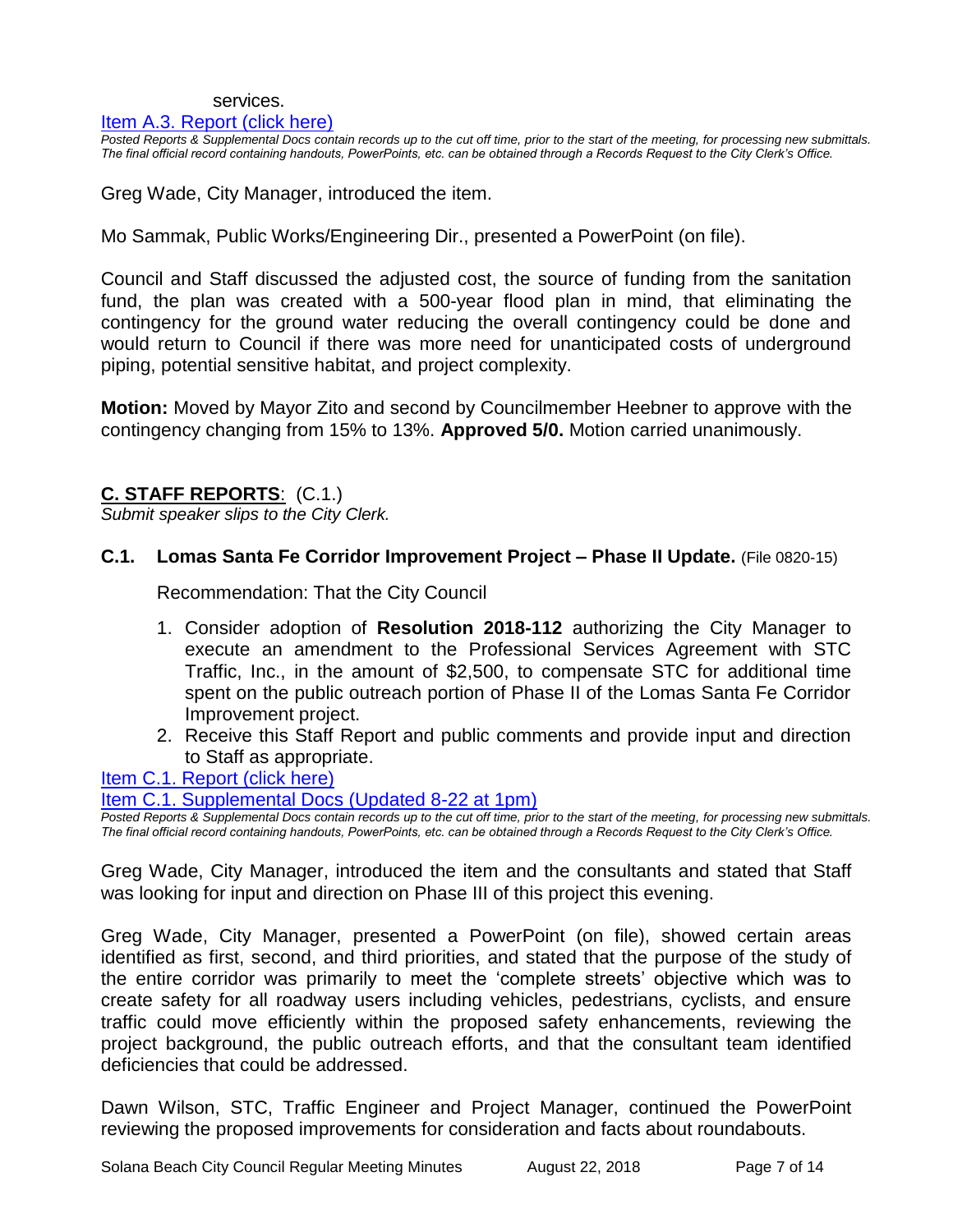Bryan Hannegan, RRM Design Group, Landscape Architect, continued PowerPoint (on file).

Greg Wade, City Manager, stated that the City would leverage funds with various grant funding for active transportation and continued the PowerPoint (on file).

Council, Staff, and Consultants discussed fire hydrants, public safety coordination throughout the project, the number of proposed roundabouts, the objective to maintain a consistent traffic speed, roundabouts' speed of approximately 15 mph, and closed median blocking turns.

Harley Gordon stated that he distributed flyers around the neighborhood and only found 1 person who was in favor of roundabouts, that 90% or more were in opposition, to send out response cards in all effective neighborhood, to reduce the speed to 35 mph with better enforcement and signage, that frustrated drivers would seek out short cuts, that no one had said they would want their child or cyclist to pass through a roundabout, that no one had addressed evacuation for fires or earthquakes, that statistics showed there were few walking commuters and no bikes, that the street was overwhelmingly used by automobiles, adding that roundabouts would punish stores in Solana Beach, and that no decision should be made until the 2020 election.

Sharon Klein said that she was a member of the Public Arts Commission, that she was against roundabouts and medians between Highland and Los Banderas, that the current bike lanes seemed adequate, did not support a multi-use path since there was no one hiking up that hill and there was no scenery, to post speeding cameras, arrest speeders on Lomas Santa Fe to reduce speeding, and that two lanes would slow down traffic, emergency vehicles and rush hour would be much worse.

Amy Steinhoff (time donated by Rozalyn Littler) stated that there were flaws with the proposed plan 4 roundabouts which would increase the complexity of the traffic, that a 4 way stop was fine as a roundabout, the 3 west of that would create increased interaction with motorcyclist, bikes, and pedestrians, that a low rate of speed could cause a fractured hip to a cyclist, that the cost was excessive for an area that had no accidents occur within 11 years, that It would involve right-of-way acquisitions with the taking of personal property, it would increase traffic to the surrounding streets, suggested simulations under stressful conditions, that property owners needed access to the hillside for maintenance, to consider a hybrid plan of the proposal, to use shaming speed signs to slow down speeds, and that she had 192 signatures opposing this plan.

Karl Rudnick (time donated by Jill Cooper) said that two phases improved the City, that the CATS (Comprehensive Active Transportation Strategies) was getting the City where it needed to be, that there were comments at a workshop 15 months ago from an east side residence to focus on a roundabout east of the Los Banderas signal, that a consultant looked at it and gathered data obtained during school days and rush hour and entered it into a traffic model which produced a data driven scientific analysis, that congestion was created by lights signals at I-5, that he would not support roundabouts if there was backup at neighborhood access points which there were not, a roundabout at Highland would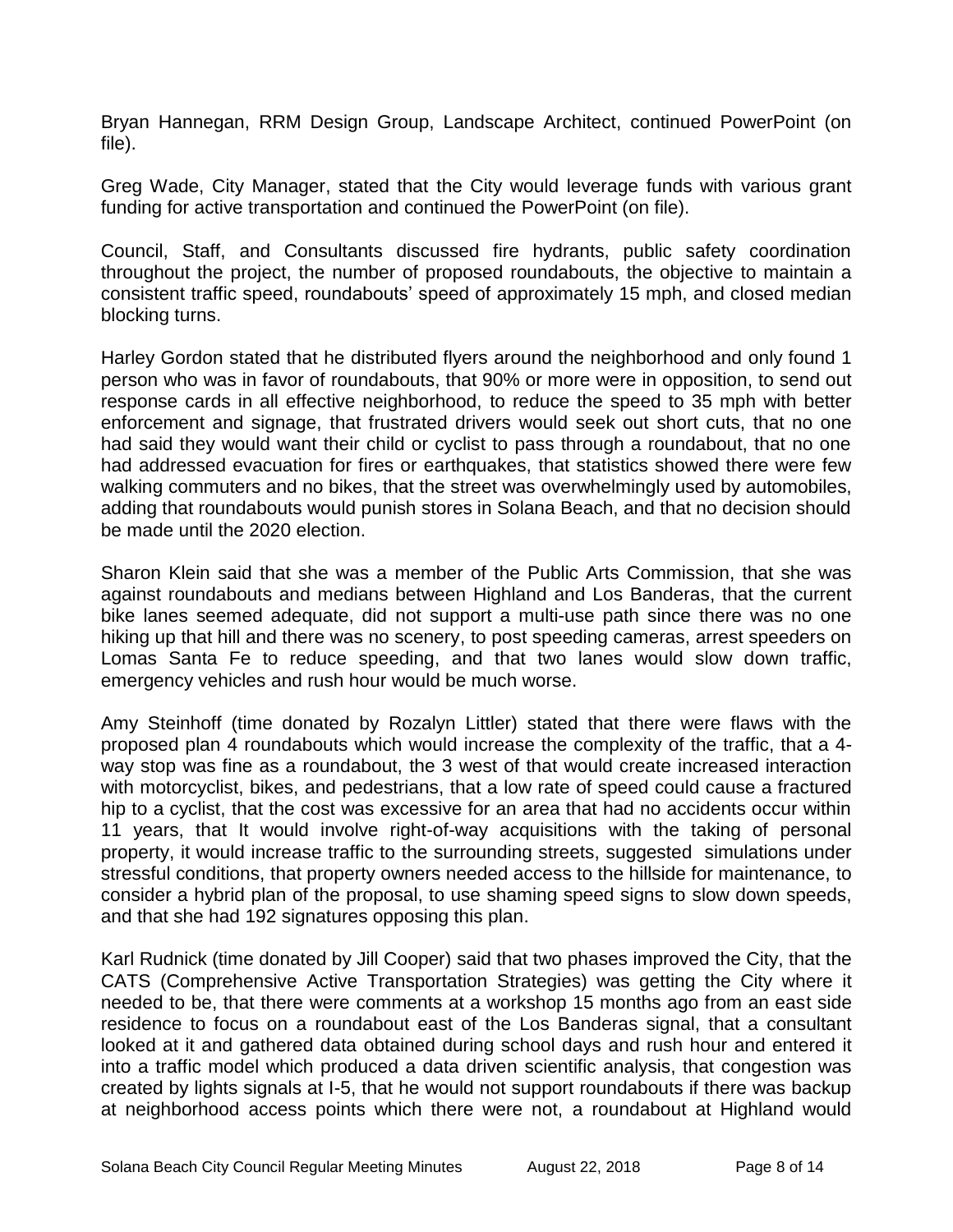provide safety and efficiency improvements for replacing 4-way stops as well as an aesthetically pleasing entrance to the City, that the other 3 at the neighborhood access points would provide a permanent speed regulation device, protected left and right turns out of the neighborhoods, no possibility of T-bone collisions at neighborhoods and remove those at Highland, that as a pedestrian he would enjoy walking along Lomas Santa Fe, and envisioned the benefits for cyclists, that downhill cyclists could still get down the hill at 20-25 mph when the circle is clear, that some cyclists clubs had sent support even with some slight inconvenience to cyclists, and that the Highland roundabout was the most obvious at a minimum.

Margory Williams (time donated by Rosemary Beaurline) said that the proposal would affect daily lives, that she was in support of crosswalks and bike striping, but why the traffic backups created by encouraging more bikers and walkers to cross the freeway and should be addressed, that she did not support any roundabouts that was the most contentious, they would cause slows downs that increased accident risks, that the neighborhood took a pole, to choose the striping option, and asked who in the audience was included in the CATS survey concerning biking and walking, and that no one contacted her to provide input.

Sandra Punch stated that Lomas Santa Fe was a commercial street and a major thoroughfare to get people from one place to another and not a residential rural area as it stated on the blue prints, it was called State Route 8 on GPS, that no residence faced Lomas Santa Fe so there was not a need to connect it, there were no people chatting on the side of the street, that there was not a problem now so no roundabouts were needed, that she talked to the City's Fire Dept. and they said they did not want to get involved in politics, that they did agree that roundabouts would increase response time to the east side, and that they talked to the Fire Dept. in Leucadia and they also confirmed that response times had increased to their destinations with the roundabouts in that area.

Ken Ayers said that he lived on the east side, that he did not support the improvements proposed, asked if the purpose was for this improvement of traffic calming or beautification, to instead focus on beautification and the slopes watering and maintenance, and that a grant for 4 roundabouts in a small area could instead purchase additional rightof-way or provide other options for improvements.

Jill McDonald said that she lived on the east side of I-5 off of Via Mil Cumbres, that she was surprised about how contentious the issue was, that the City had researched roundabouts in a survey, that the traffic studies were from various areas and field trips, that some motorists and cyclists loved roundabouts and some hated them, that they seemed to reduced 2 car collisions by 75%, that other studies said that 1 car collisions increased by 38% going over medians requiring guard rails oin some areas to protect the pedestrian, that it appeared that pedestrians entered crosswalks at roundabouts at their own danger because driver did not yield, and they were very expensive.

Ed Benshop said he moved to the area 3 years ago from downtown, that he was often passed by a bike on Lomas Santa Fe, that he had never seen anyone walking down the path, that he was a cyclist most of his life, that he was passed by a bike the other day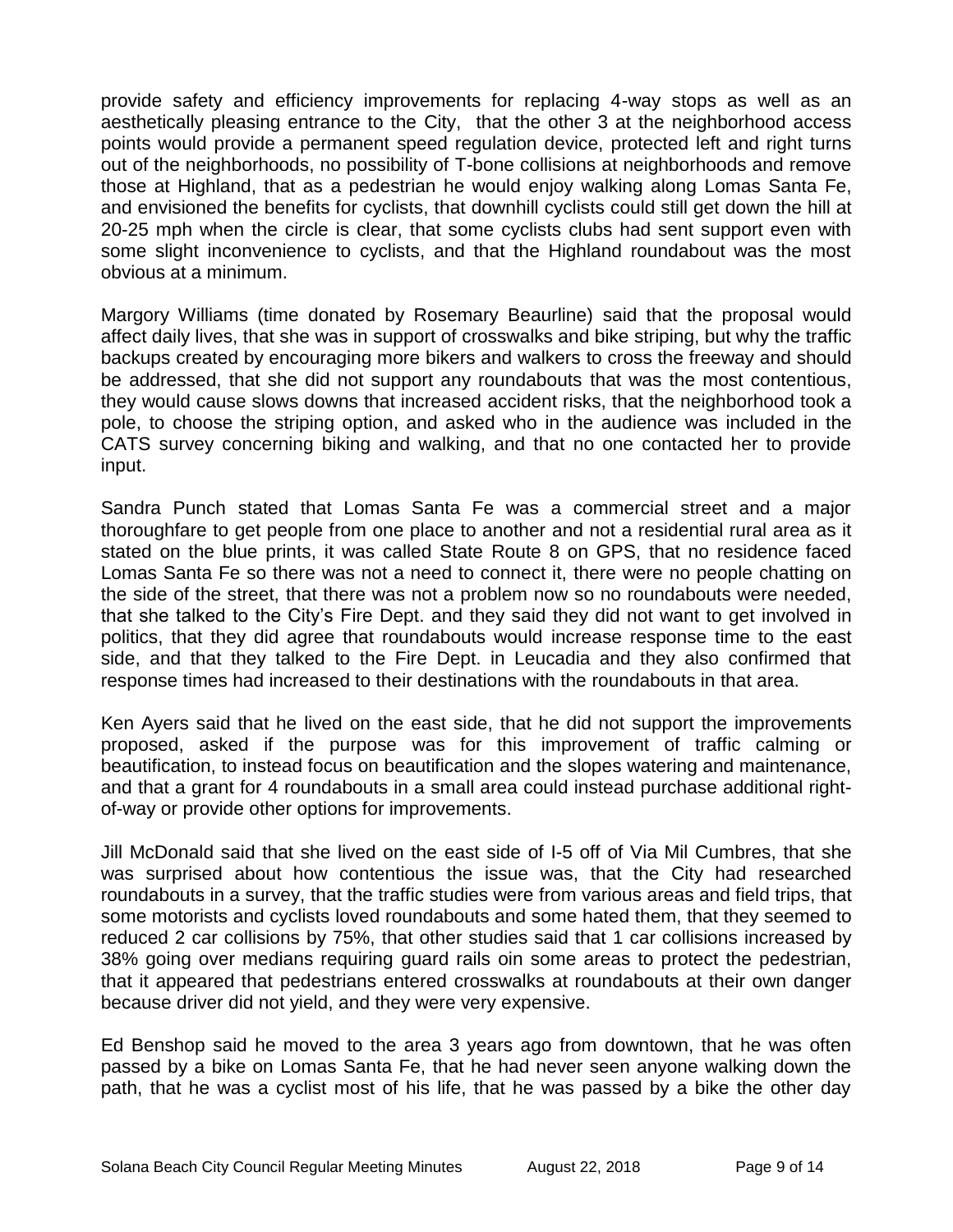downhill, and that construction of the project would redirect traffic through Santa Helena and Sun Valley to where they wanted to go.

John Towart stated that the plan was meant to slow down traffic on Lomas Santa Fe, the unintended consequence of what might happen on Highland Drive which was already a problem and did not have a study to assess it, that he counted cars to see how many exceeded the speed limit and that more than 50% of the traffic traveling Highland were traveling above the speed limit, that more drivers would pick Highland as a default connector street, that he had seen many cars exceeding 60 mph on connector streets, and that most offenders were residents but also included repeated offenders including EDCO, Rancho Santa Fe Irrigation District, U.S. Postal Service, Waste Management, Bishop School Bus, and that the striping was fine, but did not support any roundabouts.

Parvin Shaybam stated that she was a volunteer for the Police Dept. and that there should be law enforcement to control the traffic by writing tickets.

Joseph Parlas stated he was a retired U.S. Commander, that the City's efforts were appreciated for safety measure but there was disagreement on the measures used to achieve it, that his job with IBM was to reduce choke points, that the modeling did not show any cars that were broke down and on the side of the road or blocking the road causing redirection of traffic, that bikers used streets when there were bike lanes to be used, that large groups of bikers were overtaking the streets, and that there were other ways to reduce speed including red strips on the street for drivers going too fast to alert them.

Al Evans said that it should be obvious that 4 roundabouts were overkill and not needed, that a combo of striping or a hybrid plan would be ideal, whether there was really a speeding problem on Lomas Santa Fe, that there were no homes, schools, or hospitals on east Lomas Santa Fe, and asked why 12,000 drivers should be inconvenienced for a few dozen biker riders.

Douglas Aldin (time donated by Kristine Shindler) said that he lived on the east side, that he was encouraged by the interest and turnout this evening, that not everyone agreed on the best route, that he supported Staff's recommendation to adopt the adjusted compensation to STC preparing all the comments from the surveys and public outreach, asked that Council consider the needs to improve the safety for children getting from the east side to the west side of I-5 to get to school, that these improvements were consistent with the Circulation Element of the City's General Plan and in line with the California Complete Streets Act State Assembly Bill 1358 that provided a "balanced multimodal transportation network that meets the needs of all users of streets, roads, and highways, defined to include motorists, pedestrians, bicyclists, children, persons with disabilities, seniors, movers of commercial goods, and users of public transportation, in a manner that is suitable to the rural, suburban, or urban context of the general plan," that the inclusion of traffic calming treatments, narrowed lanes, landscape, and strategic roundabouts would provide a broad improvement to the community in the form of environmental, public health, and community character, that further improvements had the ability to reduce greenhouse gas emissions per the Global Warming Solutions Act, Assembly Bill 32, and thanked Council for its consideration.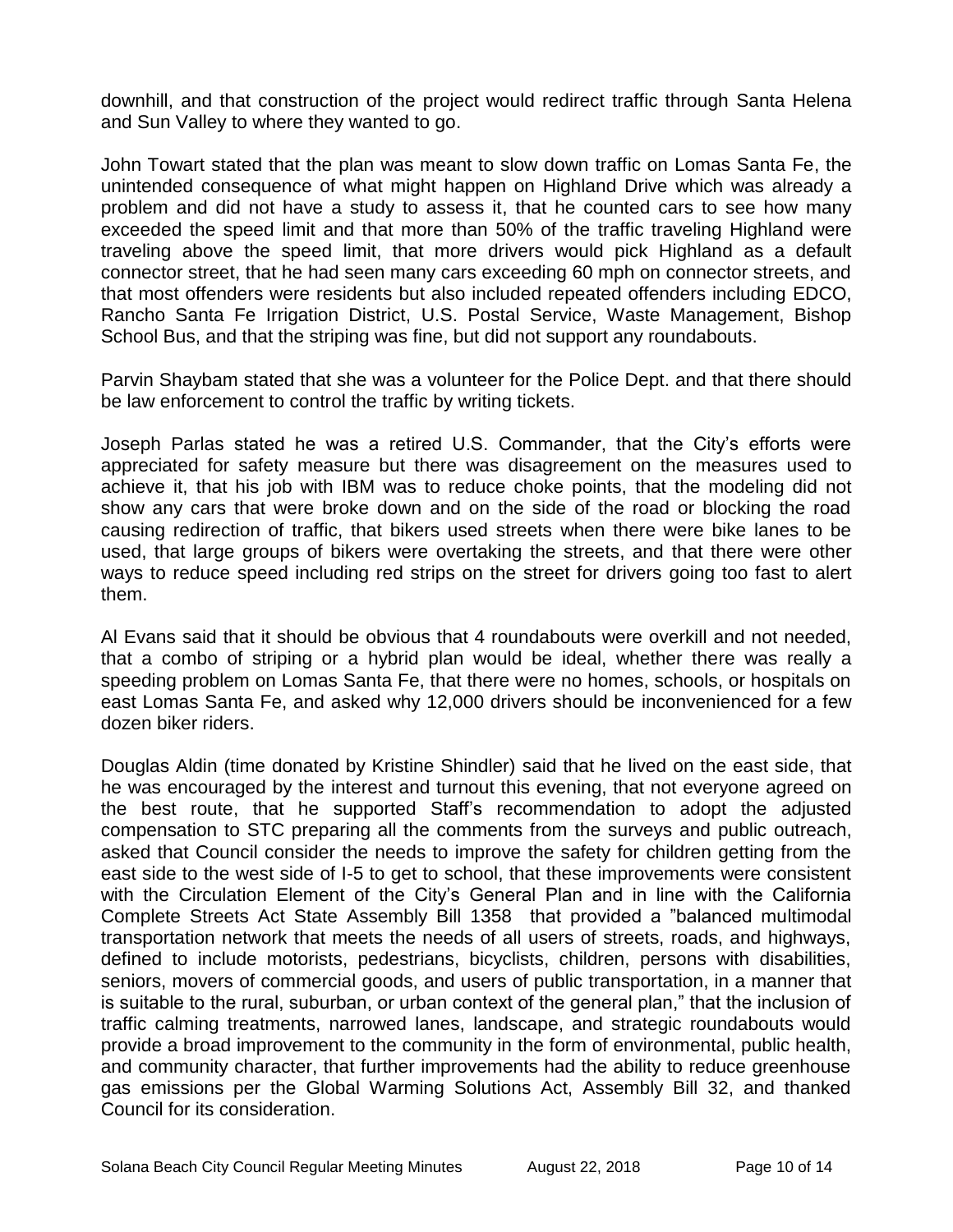Marty Sommercanp stated that she lived in Solana Beach for 40 years and had seen many good and bad changes, that she traveled Lomas Santa Fe many times a day, that bikes lanes created in the neighborhoods, were rarely used, that cyclists on the weekend were difficult to accommodate in such large numbers, that she was not a big proponent of SANDAG and that the City did not always have to obtain these funds and use them which at times led to bad decisions in order to just utilized the available funds, and asked Council to pay attention to what the community members were saying.

Scott Warren said that he had lived in Solana Beach for 30 years, was a real estate broker and general contractor, that people did not use this street, that streets had been high jacked by cyclists, that a computer model did not match what people actual do on the streets, to put up radar signs, and that putting in roundabouts were a bad idea and they did not increase property values.

Catherine Nicholas stated that she was an 18 year resident, that she was a former city planner, that was opposed to any roundabouts, that the circulation element was intended to efficiently direct traffic from one place to another, that the only major arterial was Lomas Santa Fe second only to Highway 101, that the road should be maintained as it was designed, that emergency vehicles would be delayed, that this road was probably designed to carry traffic in at least 45 mph, that it could use some beautification, medians, street repairs, and landscaping, and to leave the roads free flowing.

David Wallace said that he moved here a year ago, that all the work done for the City was appreciated, that his experience with roundabouts around the country and Canada as a motorist and motorcyclists, that they did not work well, and that he was opposed to them.

Vicki Cypherd stated that she had always had great experiences on roundabouts, she liked the one on Jimmy Durante, had traveled them out of the country, that she lived on the west side, that she understood that there were complaints about residents on the west side about speeding and accidents and requests for Council to address them, whether the expense for consistent traffic cops was feasible, that the speed lights did not seem to work, and that she had attended Council meetings for years and had never seen speakers act so rudely towards other speakers and the consultants.

Tracy Richmond said that no good deed went unpunished, that he did not understand why speakers could not address an issue for discussion and solutions, that Lomas Santa Fe was a hostile environment, that he could not ride his bike or walk on Lomas Santa Fe because it was dangerous, that he in favor of improvements including beautification, that the Lomas Santa Fe and Granados juncture was a dangerous intersection and should prohibit anything but a right hand turn, that he had represented two injured clients from this intersection because the site distance was not safe, that roundabouts work around the world and in the United States, that one roundabout at Highland should be implemented and see how it is accepted, and that he supported any improvements on Lomas Santa Fe to make it more friendly.

Council and Staff discussed that the project team was working with emergency response officials to be sure it did not hinder their access, golf carts were allowed on certain streets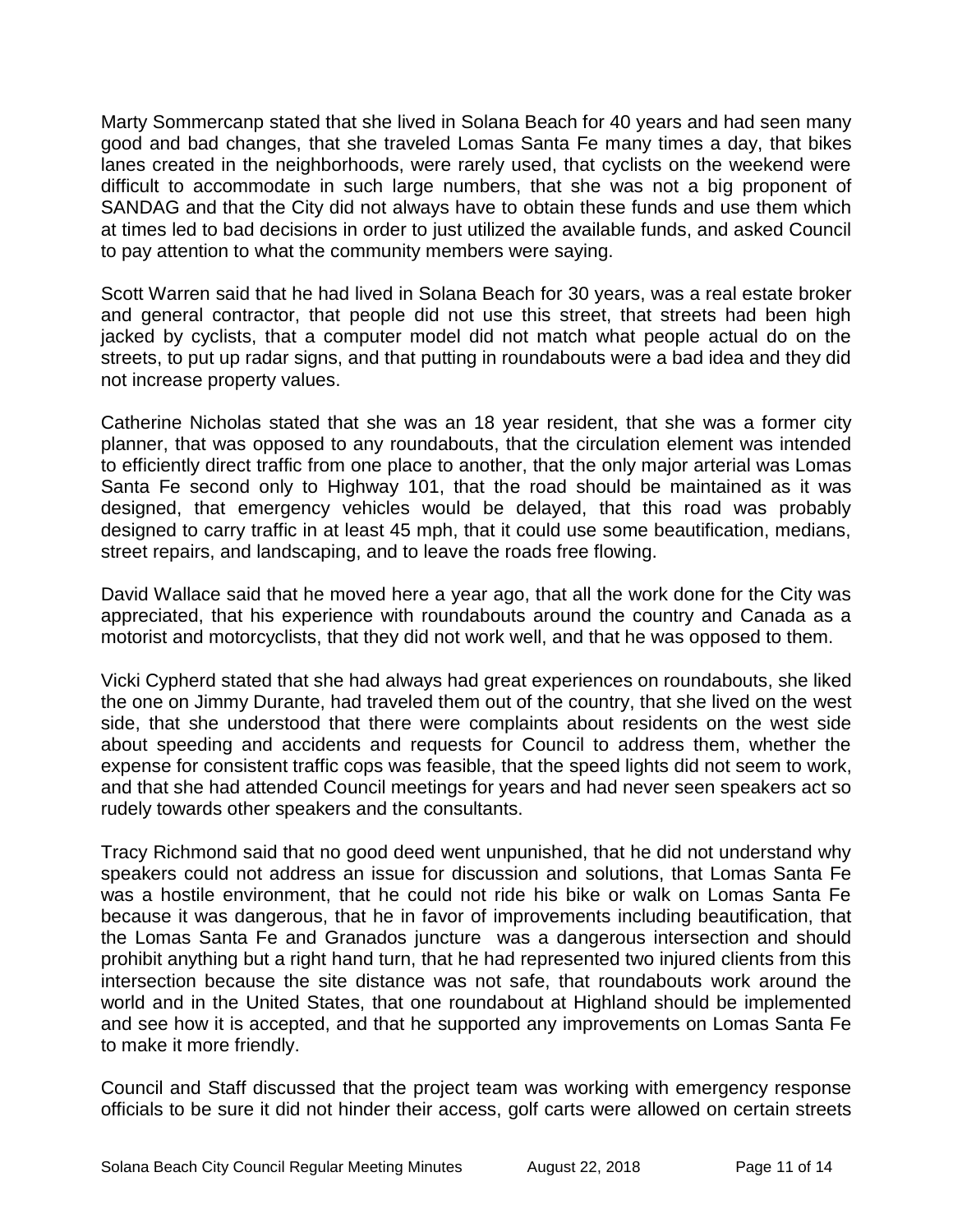but were prohibited on Lomas Santa Fe, room for a broken down car to prevent blockage such as medians or the use of the bike lanes, that speed reading signs worked initially but eventually tended to be ignored and generally did not have long term impact, and retaining walls and the City's need for access to various areas.

Council, Staff, and Consultant, Dawn Wilson, discussed the cyclists had two options utilizing the roundabout or using a straight line utilizing the bike lane or the multi-use trail, slopes that were poorly maintained, providing access to recycled water to help maintain these slopes, that complete streets included access for cars, trucks, bikes, and pedestrians, that this proposal was a response to complaints from residents over time, that may of the ideas came from east side residents, that there were many complaints about the conditions of the wide road, the difficulty of children utilizing this street to get to school, the need for safety, that four roundabouts did seem like too many, concerns about changing from two lanes to one lane, that a 20 seconds delay for emergency vehicles would be a concern, support for one roundabout at Highland as an entry to the City and safer for pedestrians, that the Coastal Rail Trail was constantly utilized even though people initially said it would not be used, the ingress/egress of roundabouts, that the simulation built in bad drivers to assess for all conditions, that the signal timing was controlled by Caltrans, and reductions of lane width. Council provided input and direction to Staff to study the feasibility of a roundabout at Highland and Lomas Santa Fe and of on additional roundabout west of Highland.

**Motion:** Moved by Councilmember Heebner and second by Councilmember Edson to approve. **Approved 5/0.** Motion carried unanimously.

Mayor Zito recessed the meeting for a break at 10:25 p.m. and reconvened at 10:29 p.m.

# **B. PUBLIC HEARINGS:** (B.1.)

This portion of the agenda provides citizens an opportunity to express their views on a specific issue as required by law after proper noticing by submitting a speaker slip (located on the back table) to the City Clerk. After considering all of the evidence, including written materials and oral testimony, the City Council must make a decision supported by findings and the findings must be supported by substantial evidence in the record. An applicant or designees for a private development/business project, for which the public hearing is being held, is allotted a total of fifteen minutes to speak, as per SBMC 2.04.210. A portion of the fifteen minutes may be saved to respond to those who speak in opposition. All other speakers have three minutes each. Please be aware of the timer light on the Council Dais.

#### **B.1. Public Hearing: 850 Avocado Place Development Review Permit, Applicant: Seaview FA, LLC, Case 17-17-36.** (File 0600-40)

The proposed project meets the minimum zoning requirements under the SBMC, may be found to be consistent with the General Plan and may be found, as conditioned, to meet the discretionary findings required as discussed in this report to approve a DRP. Therefore, Staff recommends that the City Council:

1. Conduct the Public Hearing: Open the Public Hearing, Report Council Disclosures, Receive Public Testimony, and Close the Public Hearing.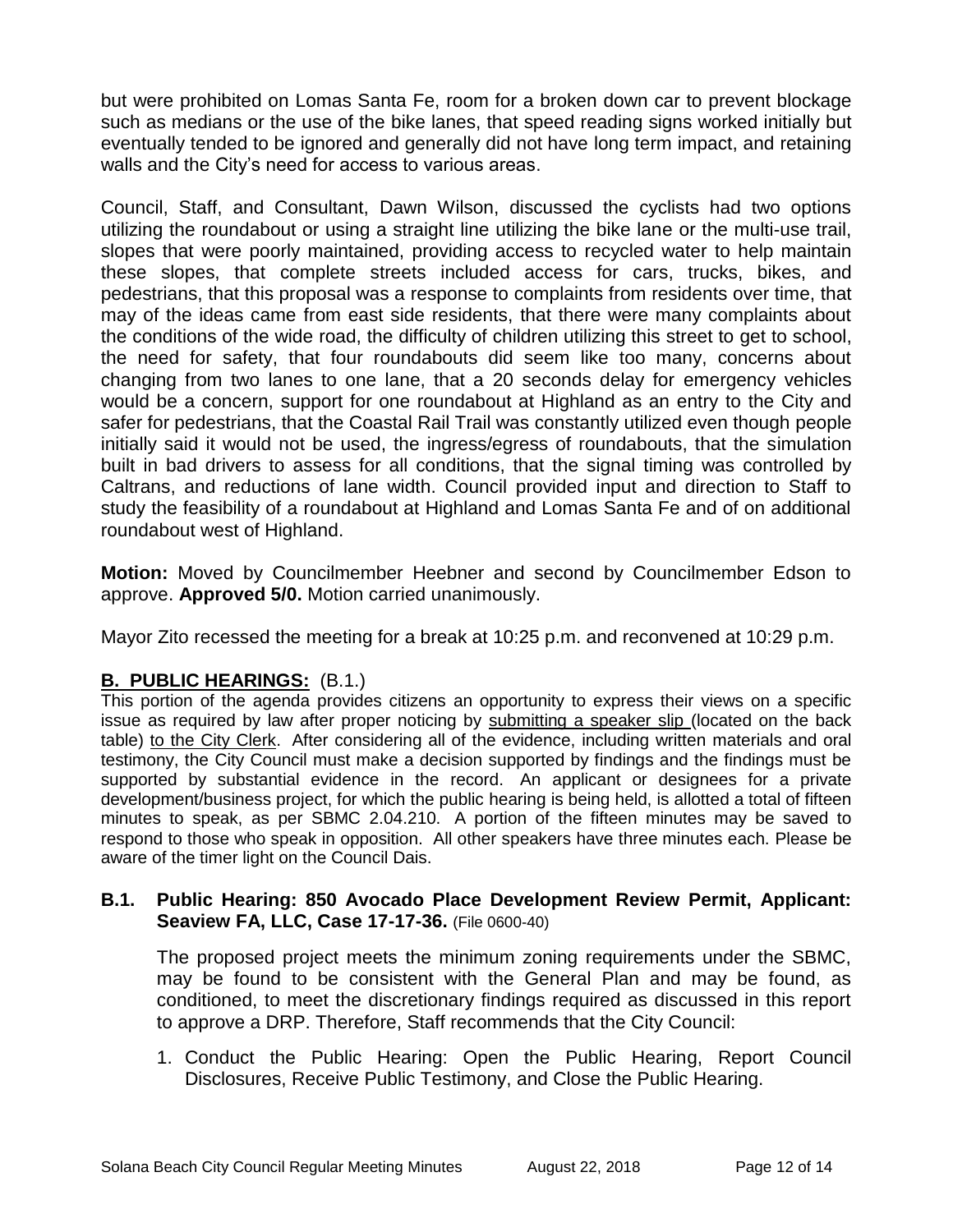- 2. Find the project exempt from the California Environmental Quality Act pursuant to Section 15303 of the State CEQA Guidelines; and
- 3. If the City Council makes the requisite findings and approves the project, adopt **Resolution 2018-113** conditionally approving a DRP to construct a new singlelevel, single-family residence with a detached two-car garage and perform associated site improvements on a vacant lot at 850 Avocado Place, Solana Beach.

#### [Item B.1. Report \(click here\)](https://solanabeach.govoffice3.com/vertical/Sites/%7B840804C2-F869-4904-9AE3-720581350CE7%7D/uploads/Item_B.1._Report_(click_here)_-_08-22-18.PDF)

*Posted Reports & Supplemental Docs contain records up to the cut off time, prior to the start of the meeting, for processing new submittals. The final official record containing handouts, PowerPoints, etc. can be obtained through a Records Request to the City Clerk's Office.*

Regina Ochoa, Assistant Planner presented a PowerPoint (on file)

Mayor Zito opened the public hearing.

Council disclosures.

Orville Power, Applicant, waived his right to make a presentation.

Council, Staff, and Applicant discussed requiring the project to hook up to the electric grid as soon as possible and eliminate the use of a generator long term, how quickly the project could hook up to temporary poles, that a condition be added that all construction vehicles park on site during the project, that during grading there would be no place to park on the site until it was completed which would be approximately six weeks to move dirt and set the pad, and to add onsite construction parking electricity access as soon as possible to the resolution conditions.

**Motion:** Moved by Councilmember Edson and second by Councilmember Hegenauer to close the public hearing. **Approved 5/0.** Motion carried unanimously.

**Motion:** Moved by Councilmember Heebner and second by Councilmember Edson to approve with additional conditions of parking onsite as soon as grading is complete and to hook up to temporary poles so that a generator is not used long term. **Approved 5/0.**  Motion carried unanimously.

# **C. STAFF REPORTS**: (C.2. - C.3.)

*Submit speaker slips to the City Clerk.*

**C.2. Quarterly Investment Report for June 30, 2018 and Amended Quarterly Investment Reports for Previous Quarters.** (File 0350-44)

This item was not heard and moved to the next meeting.

**C.3. Proposed Fire Mitigation and Park Development Impact Fees Calculation Nexus Report Consideration and Discussion.** (File 0390-23)

This item was not heard and moved to the next meeting.